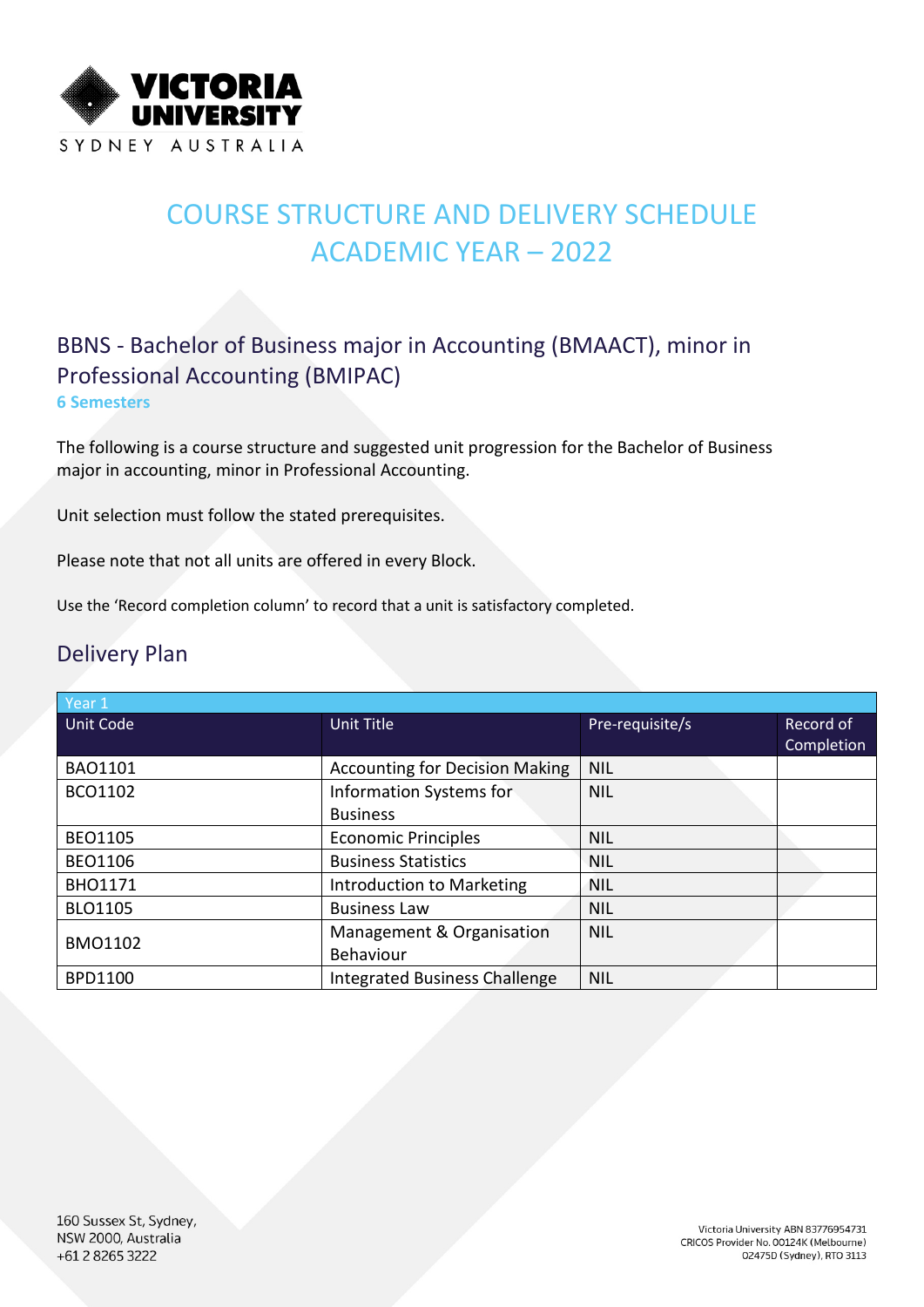

#### SYDNEY AUSTRALIA

| Year 2                       |                                  |                |
|------------------------------|----------------------------------|----------------|
| <b>BAO2000</b>               | <b>Accounting Information</b>    | <b>BAO1101</b> |
|                              | Systems                          |                |
| <b>BAO2204</b>               | <b>Management Accounting</b>     | <b>BAO1101</b> |
| BAO2001                      | Corporate Finance                | <b>BAO1101</b> |
| <b>BEO2006</b>               | <b>Corporate Regulation</b>      |                |
|                              | (Replaced Corporation Law        |                |
|                              | LLW2004)                         |                |
| <b>BAO2202</b>               | <b>Financial Accounting</b>      | <b>BAO2000</b> |
| <b>BPD2100</b>               | <b>International Business</b>    | BPD1100 & 96   |
|                              | Challenge                        | credit points  |
| BLO2206 (Discipline Minor 1) | <b>Taxation Law and Practice</b> | <b>BLO1105</b> |
|                              |                                  |                |
| NIT2171 (Discipline Minor 2) | Introduction to ICT              | Nil            |
|                              | Management                       |                |

| Year <sub>3</sub>            |                                        |                          |  |
|------------------------------|----------------------------------------|--------------------------|--|
| <b>BAO2203</b>               | <b>Corporate Accounting</b>            | <b>BAO2202</b>           |  |
| NIT3171 (Discipline Minor 3) | <b>ICT Business Analytics and Data</b> | <b>BAO2001 &amp; NIT</b> |  |
|                              | Visualisation                          | 2171                     |  |
| <b>Breadth Minor 1</b>       | Unit of choice from the list           |                          |  |
|                              | below.                                 |                          |  |
| <b>Breadth Minor 2</b>       | Unit of choice from the list           |                          |  |
|                              | below.                                 |                          |  |
| <b>BAO3309</b>               | <b>Advanced Financial Accounting</b>   | <b>BAO2203</b>           |  |
| BAO3306 (Discipline Minor 4) | Auditing                               | <b>BAO2203</b>           |  |
| <b>Breadth Minor 3</b>       | Unit of choice from the list           |                          |  |
|                              | below.                                 |                          |  |
| BPD3100                      | <b>Applied Business Challenge</b>      | BPD2100 & 192            |  |
|                              |                                        | credit points            |  |

## Breadth minor (units of choice):

| <b>Unit Code</b> | <b>Unit Title</b>                       | Pre-requisite/s Unit |
|------------------|-----------------------------------------|----------------------|
|                  |                                         |                      |
| <b>BHO2259</b>   | <b>Product and Services Innovations</b> | <b>NIL</b>           |
| <b>BHO2434</b>   | <b>Consumer Behaviour</b>               | <b>BHO1171</b>       |
| <b>BMO2002</b>   | <b>Strategic Management</b>             | <b>NIL</b>           |
| <b>BHO2265</b>   | <b>Integrated Marketing</b>             | <b>BHO1171</b>       |
|                  | Communications                          |                      |
| <b>BHO3439</b>   | Marketing Services and Experiences      | <b>BHO1171</b>       |
| <b>BHO2285</b>   | <b>Marketing Research</b>               | BEO1106, BHO1171     |
| # NIT2271        | <b>ICT Change Management</b>            | <b>NIL</b>           |
|                  |                                         |                      |

**# Unit is from NBIT (Bachelor of Information Technology) Course**

160 Sussex St, Sydney, NSW 2000, Australia +61 2 8265 3222